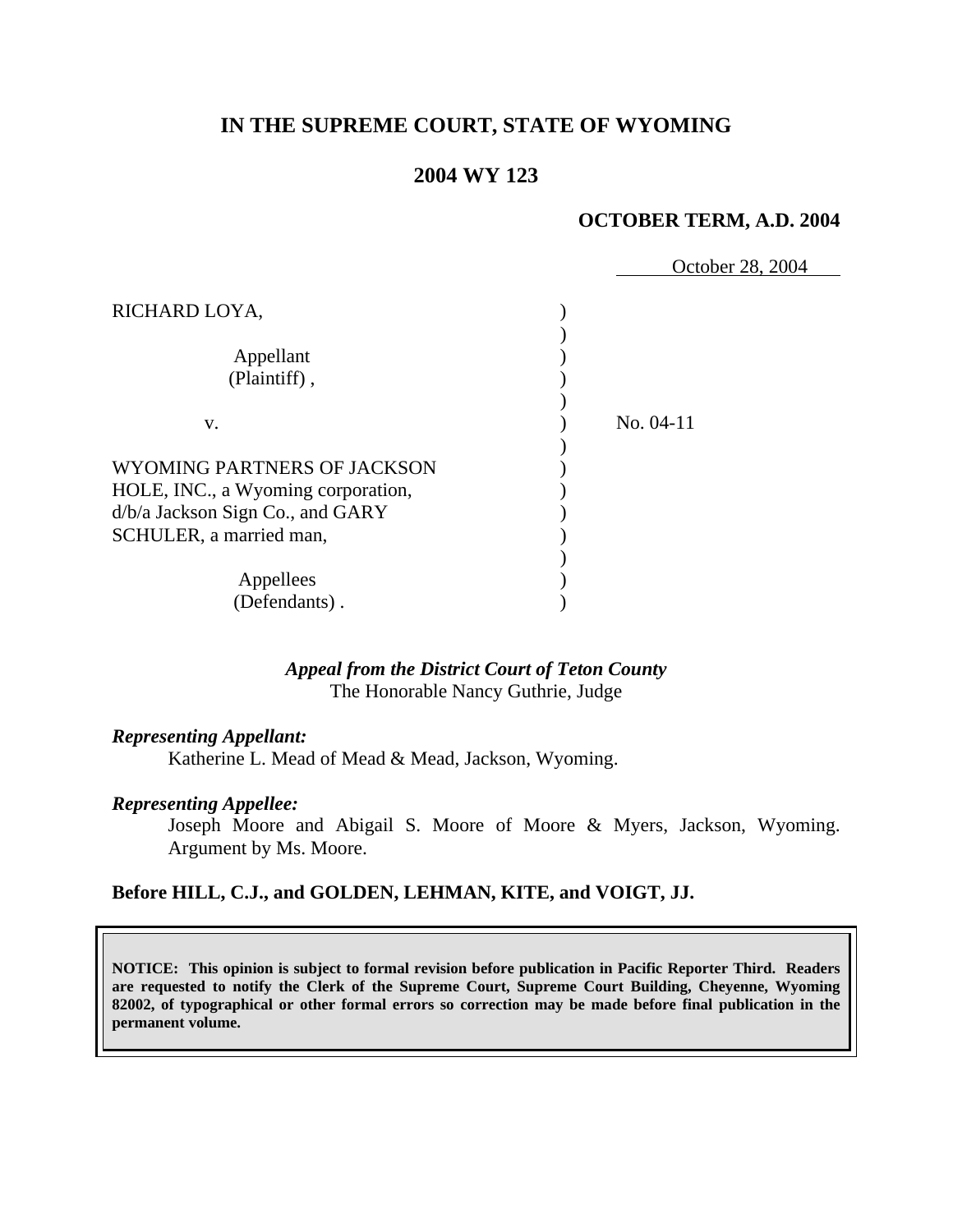### KITE, Justice.

[¶1] Richard Loya sued his employer, Wyoming Partners of Jackson Hole, Inc. (Wyoming Partners), and Gary Schuler and Elizabeth Schuler (Schuler), for breach of contract, breach of the covenant of good faith and fair dealing, intentional infliction of emotional distress, and promissory estoppel. The parties stipulated to the dismissal of Elizabeth Schuler. Following the trial, the jury returned a special verdict finding Wyoming Partners breached its employment contract with Mr. Loya, and he was damaged in the amount of \$18,415. The jury made no findings regarding Mr. Schuler's liability for the claims against him individually. The district court entered a judgment against Wyoming Partners for the compensatory damages, and in favor of Mr. Schuler on the claims against him individually. On appeal, Mr. Loya claims the district court erred by granting a judgment in favor of Mr. Schuler. We affirm.

# **ISSUES**

[¶2] The issue presented on appeal is whether the judgment entered by the district court is consistent with the jury verdict form.

# **FACTS**

[¶3] This case first came before this Court in *Loya v. Wyoming Partners of Jackson Hole, Inc.*, 2001 WY 124, 35 P.3d 1246 (Wyo. 2001) and the pertinent facts are set forth in that opinion. Essentially, Mr. Loya contended Wyoming Partners and Mr. Schuler had breached his contract of employment, which consisted of both written and oral agreements, by discharging him before the end of his first year. In Mr. Loya's complaint, he alleged wrongful discharge and breach of contract, intentional infliction of emotional distress, violation of the covenant of good faith and fair dealing, and application of the doctrine of promissory estoppel<sup>1</sup>. The district court granted summary judgment in favor of Wyoming Partners and Mr. Schuler. On appeal, this Court reversed the district court's order granting summary judgment holding that genuine issues of material fact existed on all claims and the case was remanded to the district court for trial.

[¶4] After a five-day trial, the jury found Wyoming Partners breached its employment contract with Mr. Loya and assessed compensatory damages in the amount of \$18,415. The questions in this case stem from the manner in which the special verdict form was constructed. The interrogatories presented to the jury and its answers read as follows:

 $<sup>1</sup>$  In his pretrial memorandum, Mr. Loya sought to amend his complaint to include the claim of promissory</sup> estoppel as an alternative to his claims of breach of contract and violation of the covenant of good faith and fair dealing.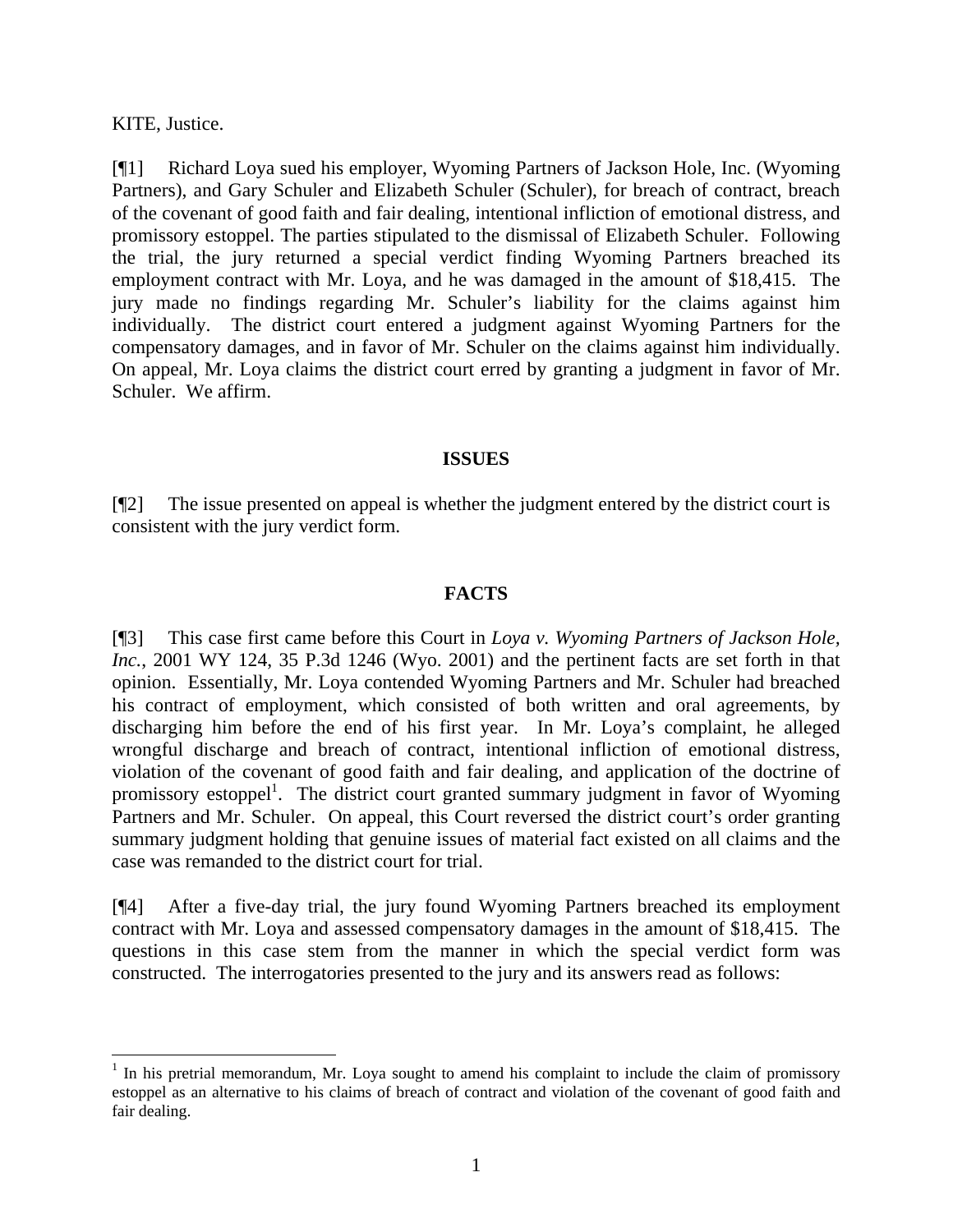We, the jury, present the following answers to questions submitted by the Court:

1. Do you find that Defendant Gary Schuler was acting in his capacity as an officer of Wyoming Partners of Jackson Hole, a Wyoming corporation, in hiring Mr. Loya and handling Mr. Loya's separation from the company?

 $\underline{X}$  Yes  $\underline{X}$  No

2. Do you find that Plaintiff was an "at will" employee of Defendant Wyoming Partners of Jackson Hole?

 $Yes$   $X$  No

3. Do you find that there was an express contract to employ Mr. Loya for one year as Manager of Jackson Sign Company?

 $\frac{X}{X}$  No

4. Do you find that Plaintiff misrepresented his experience, skills and/or his qualifications for the job of Manager of Jackson Sign Company?

 $\frac{X}{X}$  No

5. Do you find that Plaintiff was terminated for cause?

 $Yes$   $X$   $No$ 

**If you answered "yes" to questions 2 or 5 STOP your deliberation and DO NOT answer any more questions. If you answered "no" to both of those questions, please continue and answer all of the following questions.** 

6. Do you find that Defendant Wyoming Partners of Jackson Hole breached an Employment Cont[r]act with Plaintiff?

 $\underline{X}$  Yes  $\underline{X}$  No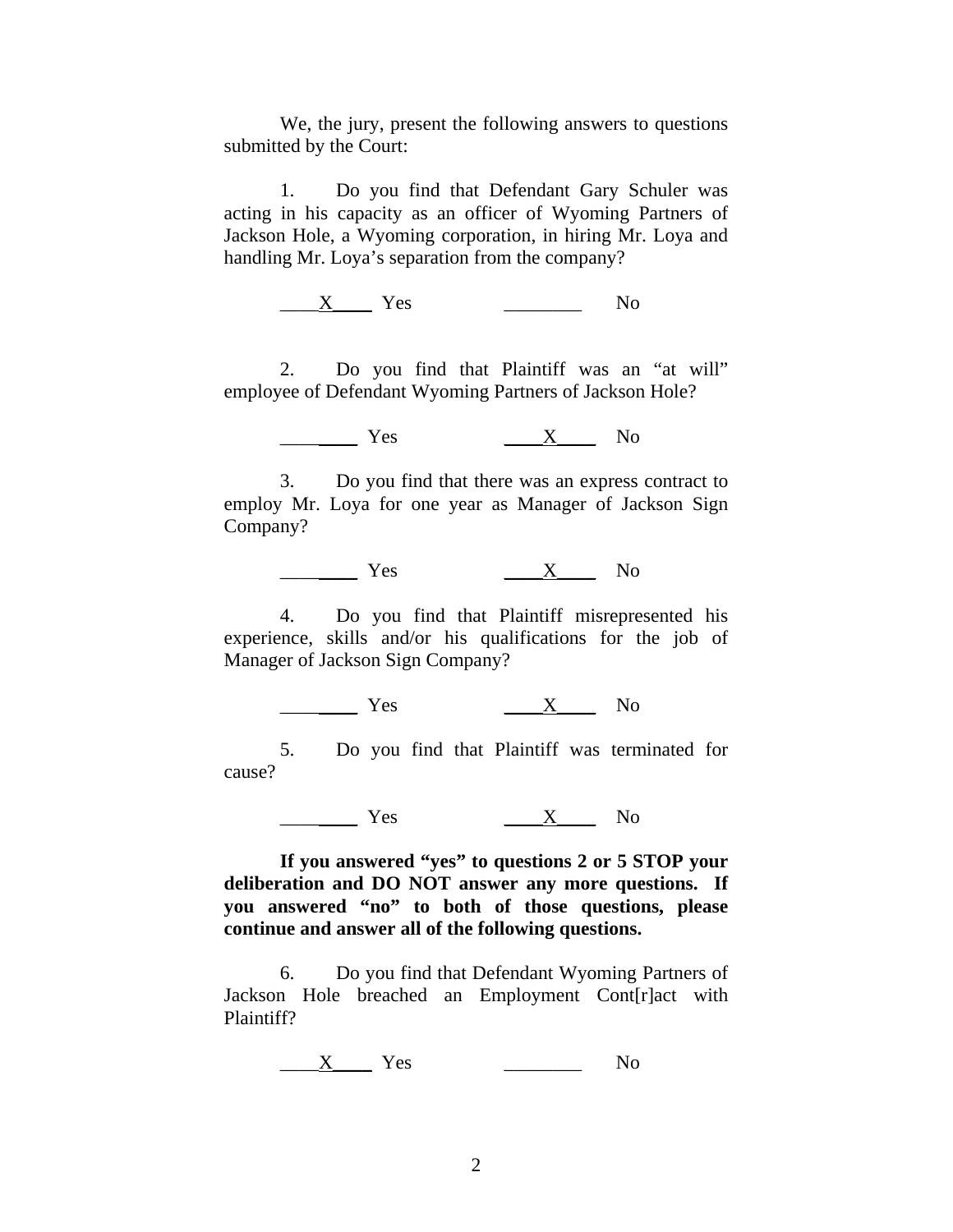7. If you answered "yes" to question 6, in what amount, if any, do you assess compensatory damages to Mr. Loya for breach of the Employment Contract?

#### \$ 18,415.00

8. If you answered "yes" to question 6, do you find that Plaintiff had a "special relationship" of trust and reliance, as the Court has defined that term, with Defendant Wyoming Partners that created a covenant of good faith and fair dealing?

 $\overline{\phantom{a}}$  Yes  $\overline{\phantom{a}}$  No

9. If you answered "yes" to question 8, do you find that any action of Defendant Wyoming Partners breached the covenant of good faith and fair dealing? (not answered)

\_\_\_\_\_\_\_\_\_\_ Yes \_\_\_\_\_\_\_\_\_\_\_\_ No

10. If you answered "yes" to question 9, in what amount, if any, do you assess compensatory damages to Mr. Loya for breach of the covenant of good faith and fair dealing? (not answered)

 $\mathbf S$ 

11. If your answer to question 1 is "no" and your answer to question 6 is "yes", do you find that Gary Schuler had personal responsibility for the breach of the employment contract? (not answered)

 $Yes$  No

12. If you answered "yes" to question 11, in what amount, if any, do you assess compensatory damages to Plaintiff for Mr. Schuler's breach of contract? (not answered)

 $\sim$ 

13. If you answered "yes" to question 11, do you find that Plaintiff had a "special relationship" of trust and reliance, as the Court has defined that term, with Defendant Gary Schuler that created a covenant of good faith and fair dealing? (not answered)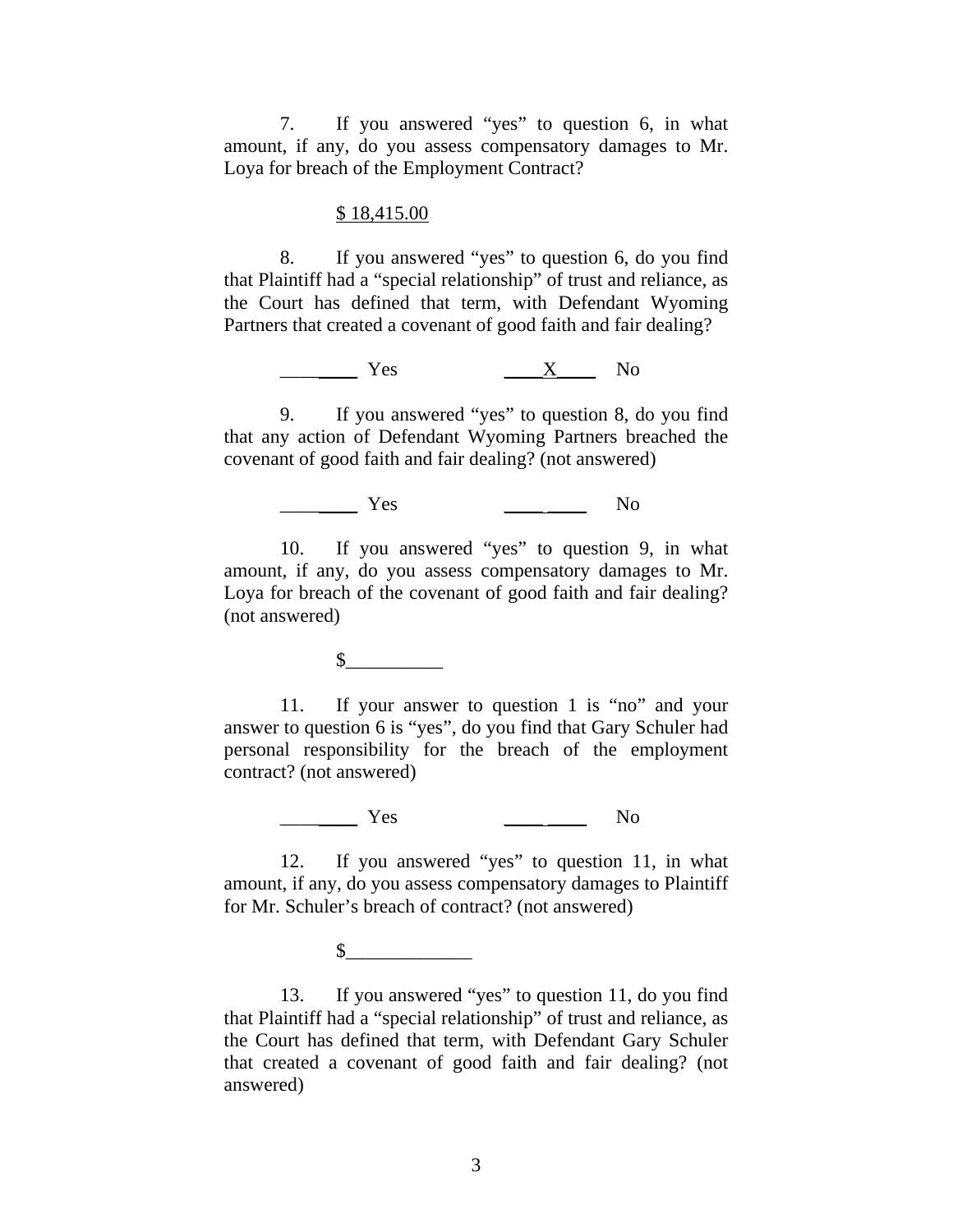$Yes$  No

14. If you answered "yes" to question 13, do you find that any action of Gary Schuler breached the covenant of good faith and fair dealing? (not answered)

 $Yes$  No

15. If you answered "yes" to question 14, in what amount, if any, do you assess compensatory damages to Mr. Loya for breach of the covenant of good faith and fair dealing? (not answered)

 $\mathbb S$ 

16. If you answered "yes" to question 6, do you find that Defendant Wyoming Partners of Jackson Hole engaged in extreme and outrageous conduct and intentionally or recklessly caused Plaintiff severe emotional distress?

 $\frac{X}{X}$  No

17. If you answered "yes" to question 16, in what amount, if any, do you assess compensatory damages to Plaintiff for the intentional infliction of emotional distress by Defendant Wyoming Partners? (not answered)

 $\sim$ 

18. Do you find that Plaintiff has proved his claim for punitive damages for intentional infliction of emotional distress against Defendant Wyoming Partners?

 $\frac{X}{X}$  No

19. If you answered "no" to question 1, do you find that Defendant Gary Schuler engaged in extreme and outrageous conduct and intentionally or recklessly caused Plaintiff severe emotional distress? (not answered)

\_\_\_\_\_\_\_\_ Yes \_\_\_\_\_\_\_\_ No

20. If you answered "yes" to question 19, in what amount, if any, do you assess compensatory damages to Plaintiff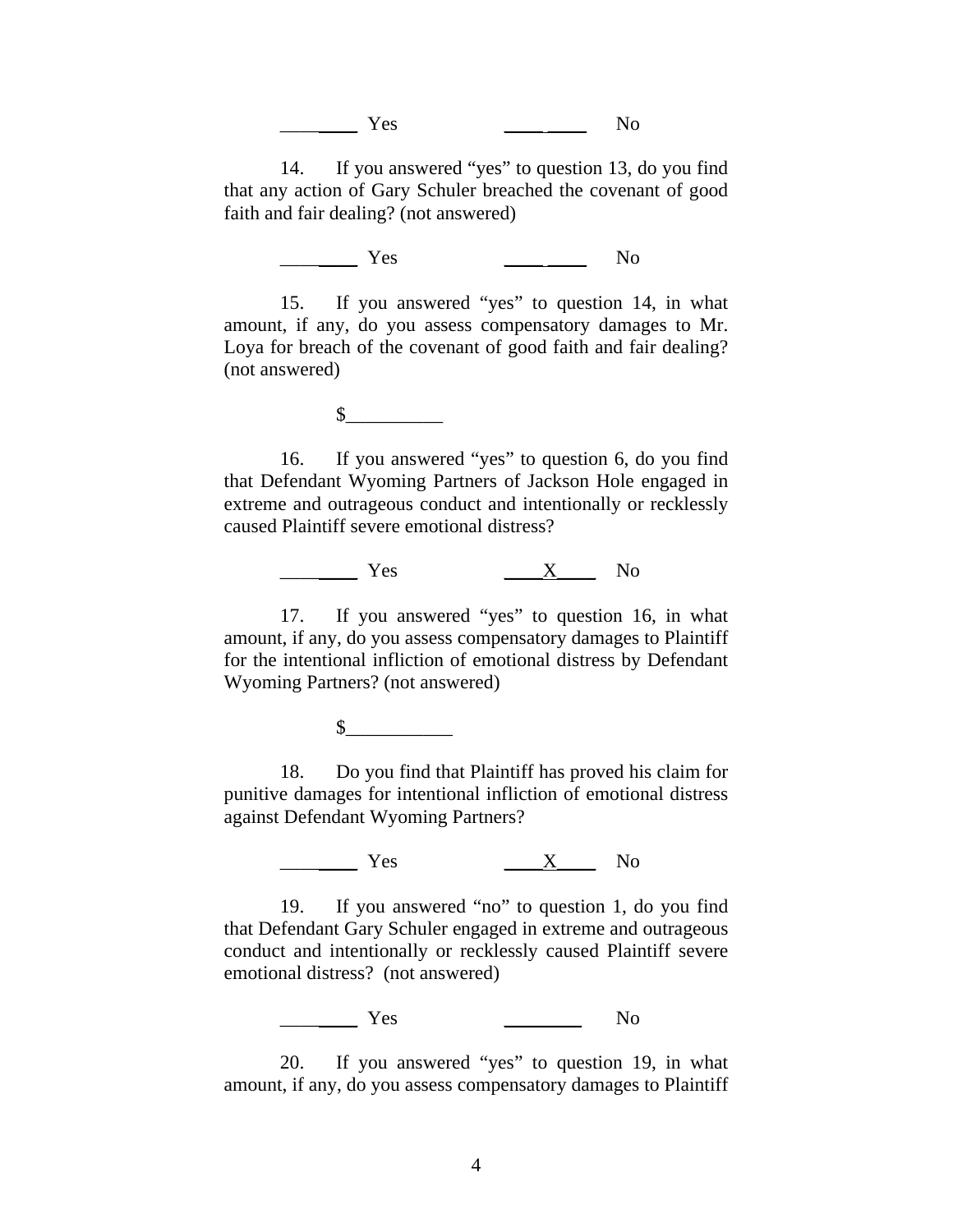for the intentional infliction of emotional distress by Defendant Gary Schuler? (not answered)

 $\mathbb S$ 

(no question 21)

22. Do you find that Plaintiff has proved his claim for punitive damages for intentional infliction of emotional distress against Defendant Gary Schuler?

 $\frac{X}{Y}$  Yes  $\frac{X}{Y}$  No

23. a. If you find that there is no contract express or implied to employ Mr. Loya, do you find that there was a clear and definite agreement between Plaintiff Loya and Defendants?

\_\_\_\_\_\_\_ Yes \_\_\_\_\_\_\_ No \_\_\_X\_\_\_ N/A

b. Do you find that the Plaintiff engaged in good faith in an action or forbearance of a definite and substantial character in reliance on the agreement to his detriment?

 $X$  Yes  $N_0$  No  $N/A$ 

After the jury returned its verdict, Mr. Loya submitted a proposed form of judgment entering judgment against both Wyoming Partners and Mr. Schuler. Mr. Schuler did not agree to the form of judgment proposed by Mr. Loya, and subsequently submitted an alternative form of judgment to the court which entered judgment against Wyoming Partners, and in favor Mr. Schuler individually. On July 31, 2003, the district court adopted Mr. Schuler's proposed judgment and entered its judgment *against* Wyoming Partners for the full amount awarded by the jury, plus costs of \$1,831.20, and *in favor* of Mr. Schuler individually. Mr. Loya appeals from that judgment.

#### **STANDARD OF REVIEW**

[¶5] The issue presented on appeal is whether the judgment is consistent with the jury's findings in the special verdict form. That is an issue of law which we review *de novo*. Any objection to a special verdict form must be raised before it is submitted to the jury and, without such an objection, the parties are deemed to have waived a trial by jury of any question of fact not included in a special verdict form. If an issue of fact is raised by the pleadings, but not included within the special verdict form, a party may demand the court make a finding or it shall be deemed to have made a finding in accord with the judgment on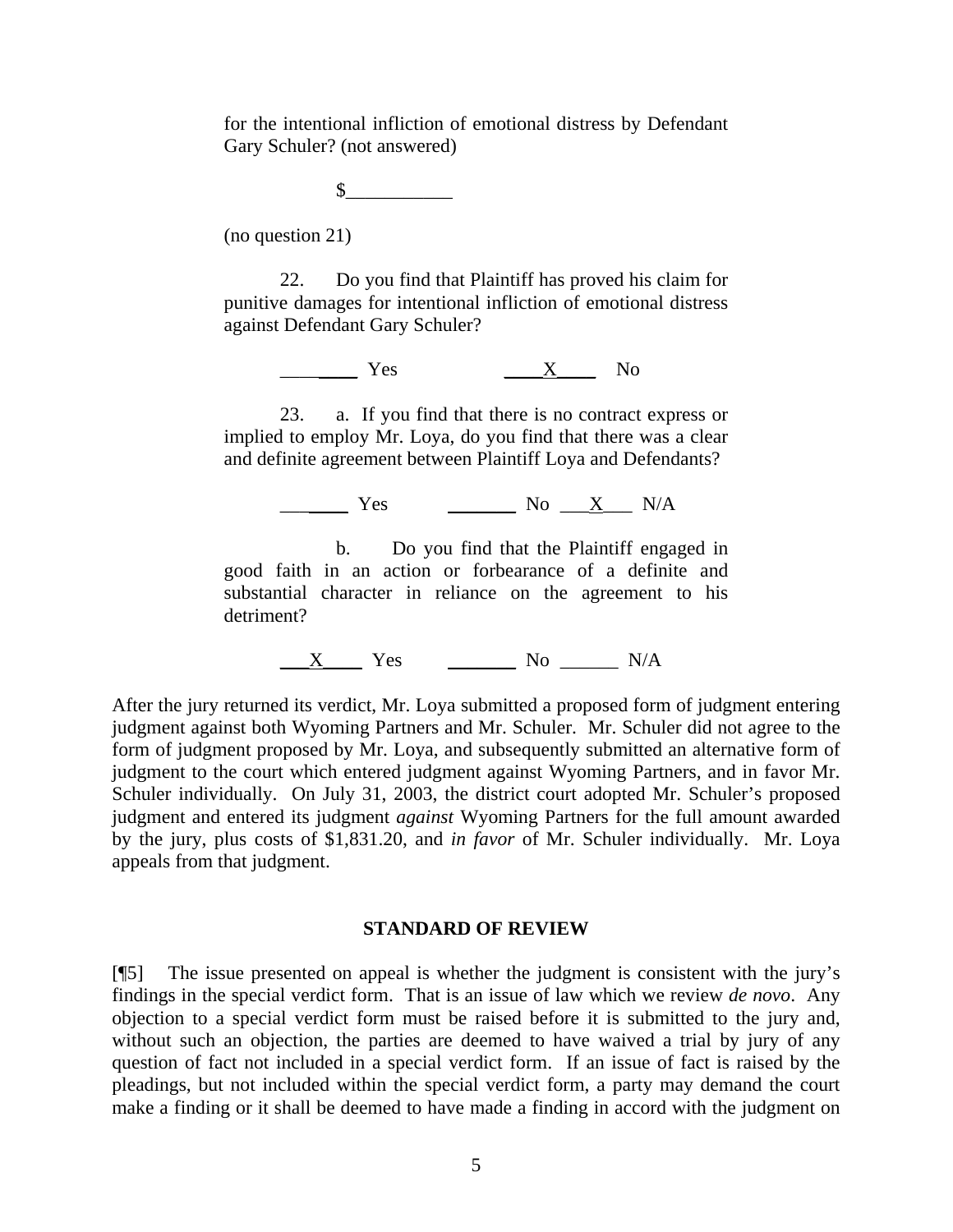the special verdict. Wyo. R. Civ. P. 49(a); *WERCS v. Capshaw*, 2004 WY 86, ¶16, 94 P.3d 421, ¶16 (Wyo. 2004). It is the duty of the district court to attempt to harmonize the jury's answers if it is at all possible under a fair reading of the responses. Furthermore, where there is a view of the case that makes the jury's answers to special interrogatories consistent, they must be resolved that way. 9A Charles Alan Wright & Arthur R. Miller, *Federal Practice and Procedure Civil 2d* § 2510 at 200-70 (2001 Supp). *See also Auwood v. Harry Brandt Booking Office, Inc.,* 850 F.2d 884 (2nd Cir. 1988).

### **DISCUSSION**

[¶6] Mr. Loya contends the trial court's judgment erroneously interpreted the jury's answers to the questions presented in the special verdict form. He argues the jury's findings, while imposing liability on Wyoming Partners, did not grant relief to, or immunize Mr. Schuler from liability, and Mr. Schuler should be obligated individually to pay the \$18,415 judgment. Mr. Loya asks this Court to remand this matter to the district court for "correction of [the] judgment in a manner consistent with the Special Verdict Form."

[¶7] To understand Mr. Loya's objections to the judgment, we must review the claims asserted in his complaint and compare those claims to the questions submitted to the jury in the special verdict form. The complaint asserts two causes of action for breach of contract, one against Wyoming Partners and one against Mr. Schuler individually. It also asserts a claim for breach of the covenant of good faith and fair dealing and a claim for intentional infliction of emotional distress against both Wyoming Partners and Mr. Schuler. However, Mr. Loya did not plead or argue that the corporate veil of Wyoming Partners should be pierced and its actions attributed to Mr. Schuler as an individual.<sup>2</sup> Therefore, in this case, Mr. Schuler could not have been liable for a breach of contract unless he had entered into a contract individually with Mr. Loya. *See Sexton v. Taylor County,* 692 S.W.2d 808, 810 (Ky. Ct. App. 1985) (a party cannot be liable for breach of contract to a person who is not a party to the contract). However, that question was not posed to the jury in the special verdict form. Likewise, he could only have been liable individually for the tort of a breach of the covenant of good faith and fair dealing, which is available in limited contractual circumstances, if he had been found to have entered into the contract individually. Without a

 $\overline{a}$ 

<sup>2</sup> Indeed, Mr. Loya argued the corporate veil need *not* be pierced because the contract was between Mr. Loya and Mr. Schuler individually. Mr. Loya attempted to argue that because the letter verifying his employment was dated August 21, and the company was not officially incorporated until September 11, retroactive to September 1, a contract existed between Mr. Loya and Mr. Schuler, as well as between Mr. Loya and Jackson Sign Company. Mr. Loya concludes "the employment contract with Mr. Loya was entered into by Gary and Elizabeth Schuler and they agreed to be bound by it," citing *Peters Grazing Association v. Legerski,* 544 P.2d 449 (Wyo. 1975). *Peters Grazing* actually holds that acceptance by the corporation of the benefits of a contract amounts to an implied ratification by the corporation of a contract entered into prior to incorporation. *Id.* at 454. However, Wyoming Partners never argued its incorporation avoided the contract Mr. Schuler entered into on its behalf and Mr. Loya never argued that the corporation was liable instead of Mr. Schuler, but in addition to him. Nonetheless, this argument does not overcome the issue of whether or not Mr. Schuler individually entered into a contract was addressed by the jury.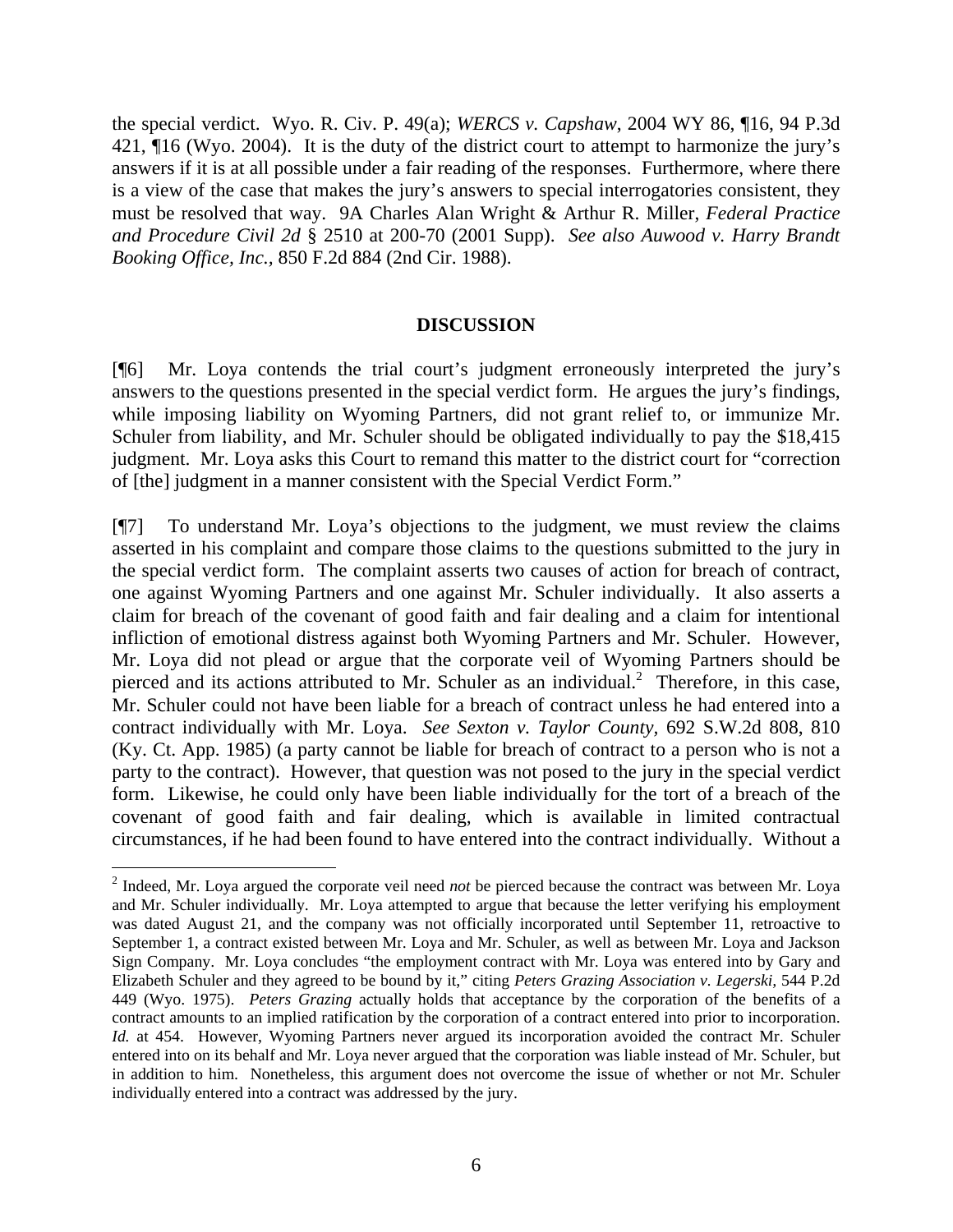contract, there is no basis for imposition of the implied covenant, whether in contract or in tort, because either cause of action arises out of the contractual relationship. *Birt v. Wells Fargo Home Mortg., Inc*., 2003 WY 102, ¶21, 75 P.3d 640, ¶21 (Wyo. 2003). The duty of good faith and fair dealing does not come into play until the parties have reached an agreement. *Id*. In addition, Mr. Schuler could only have been liable for the tort of intentional infliction of emotional distress if the jury found Mr. Schuler's actions fulfilled the elements of that tort.

[¶8] However, the special verdict form was not constructed so as to require the jury to address all of the claims asserted in the complaint against Mr. Schuler. The verdict form did not ask whether Mr. Schuler had entered into a contract individually with Mr. Loya, and then whether he breached that contract. Instead, question 1 of the special verdict form asked: "Do you find that Defendant Gary Schuler was acting in his capacity as an officer of Wyoming Partners of Jackson Hole, a Wyoming corporation, in hiring Mr. Loya and handling Mr. Loya's separation from the company?" The jury answered "yes" to this question. While the purpose of that question in the context of these claims is not entirely clear, it is certain the answer cannot be interpreted to mean that Mr. Schuler had entered into the contract individually with Mr. Loya. The verdict form then asked, in question 6, whether Wyoming Partners had breached an employment contract with Mr. Loya, and the jury answered "yes." The jury was never asked to determine whether Mr. Schuler had entered into a contract with Mr. Loya individually. Instead, the jury was instructed to answer question 11, which addressed Mr. Schuler's individual liability for breach of contract, only if it had answered question 1 "no" finding Mr. Schuler had not been acting in his capacity as an officer of Wyoming Partners in his dealings with Mr. Loya. Therefore, the jury made no finding with regard to Mr. Schuler's individual liability for breach of the employment contract.

[¶9] In the alternative, Mr. Loya had also pled promissory estoppel contending that both defendants were estopped from denying a contract existed. However, the jury answered "NA" to question 23, which inquired as to the elements of promissory estoppel, apparently because it had already found a breach of contract and question 23 instructed the jury to answer only if there was no contract. Consequently, the jury made no findings to support a judgment against Mr. Schuler based upon the claim of promissory estoppel either.

[¶10] Question 13 instructed the jury not to consider whether Mr. Schuler had a "special relationship" with Mr. Loya that would support a covenant of good faith and fair dealing claim against Mr. Schuler individually unless it had answered "yes" to question 11 which addressed Mr. Shuler's individual liability for breach of contract. With regard to the claim of intentional infliction of emotional distress against Mr. Schuler, the verdict form instructed the jury not to answer question 19, which asked whether Mr. Schuler engaged in conduct which would support that tort, unless it had answered "no" to question 1. In question 22, the jury answered "no" to the question of whether Mr. Schuler's actions justified punitive damages for intentional infliction of emotional distress.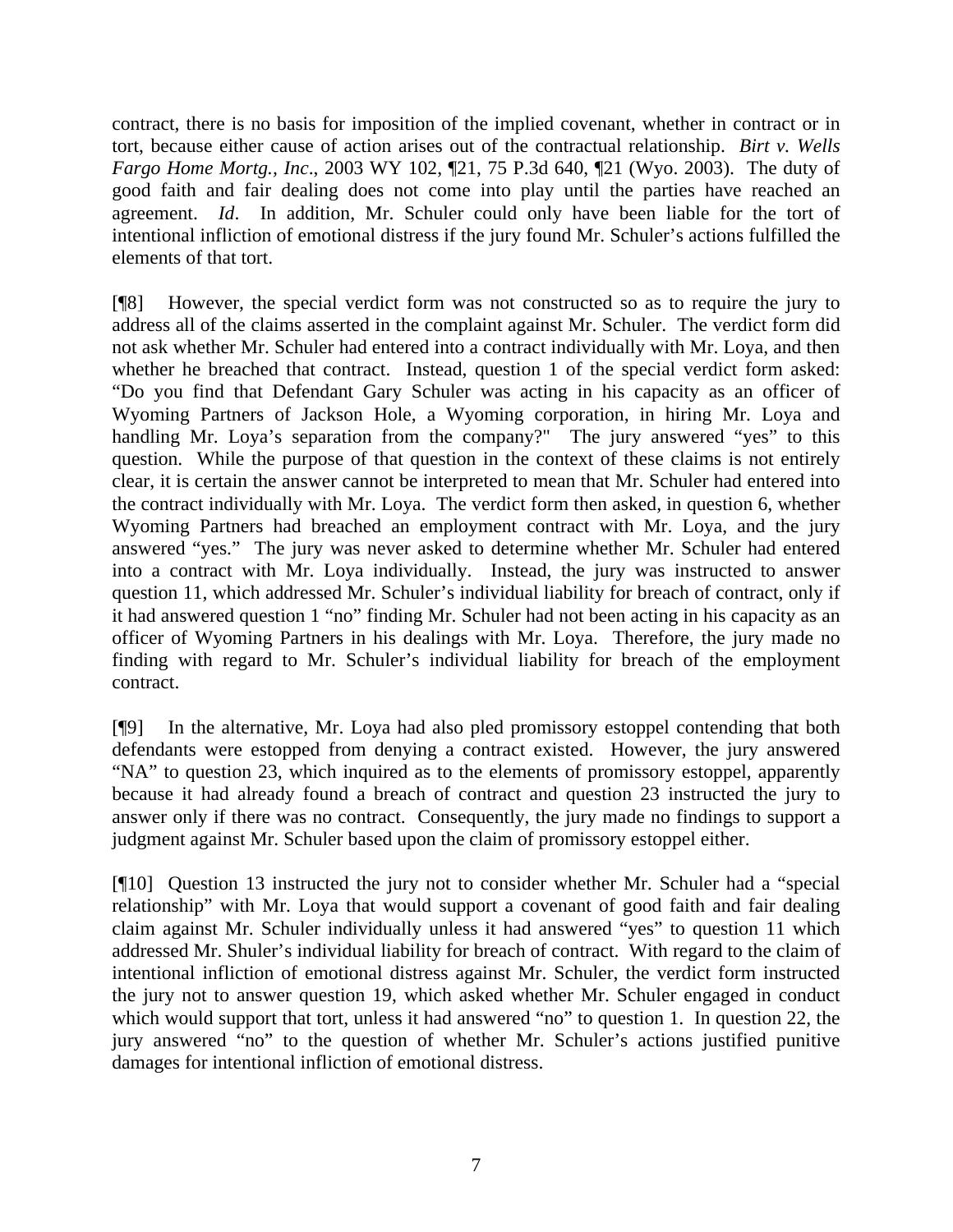[¶11] Reviewing all of the jury's answers to the questions posed by the special verdict form, we can find none that support a judgment against Mr. Schuler individually on any of the causes of action pled by Mr. Loya. Despite the lack of such findings, Mr. Loya argues that the jury did not intend to relieve Mr. Schuler of his individual liability and, consequently, the judgment entered by the district court in Mr. Schuler's favor was in error. In reality, Mr. Loya's problems stem from the construction of the special verdict form and having failed, pursuant to W.R.C.P. 49(a), to insist on findings either by the jury or the court on Mr. Schuler's individual liability or to object to the special verdict form submitted to the jury by the district court.

[¶12] Wyo. R. Civ. Proc. 49(a) governs special verdict forms and states that if any issue of fact raised by the pleadings or by the evidence is omitted from the special verdict form, each party waives the right to a trial by jury of the issue so omitted, unless, before the jury retires, the party demands its submission to the jury. Further, the trial court may make a finding as to an issue of fact omitted without such demand, but if it fails to do so, the trial court "shall be deemed to have made a finding in accord with the judgment on the special verdict." *Id*. We have recently addressed this rule and the serious consequences that can befall a party who omits issues of fact from a special verdict form that are crucial to that party's success in the litigation. *WERCS*, ¶ 17. *See also Ansin v. River Oaks Furniture, Inc.*, 105 F.3d 745 (1st Cir. 1997); *AG Systems, Inc. v. United Decorative Plastics Corp.*, 55 F.3d 970 (4th Cir. 1995); *Hiltgen v*. *Sumrall*, 47 F.3d 695 (5th Cir. 1995); and *Hyde v. Land-of-Sky Regional Council*, 572 F.2d 988 (4th Cir. 1978). A timely objection to a verdict form considered to be inconsistent or irregular is essential to preservation of such an issue on appeal. *Addakai v. Witt*, 2001 WY 85**,** 31 P.3d 70 (Wyo. 2001).

[¶13] Special verdict forms constitute additional instructions to the jury, and as a consequence, Rule 51, which governs jury instructions and objections to jury instructions, is also applicable here. It reads in pertinent part: "Before the argument of the case to the jury is begun, the court shall give to the jury such instructions on the law as may be necessary and the same shall be in writing, numbered and signed by the judge, and shall be taken by the jury when it retires. No party may assign as error the giving or the failure to give an instruction unless that party objects thereto before the jury retires to consider its verdict, stating distinctly the matter objected to and the grounds of the objection." See *North Central Gas Co. v. Bloem,* 376 P.2d 382 (Wyo. 1962); *Ortega v. State*, 966 P.2d 961 (Wyo. 1998).

[¶14] This Court applied Rule 49(a) and Rule 51 in *Davis v. Consolidated Oil & Gas, Inc.*, 802 P.2d 840 (Wyo. 1990), where the jury was instructed that it need not consider the additional interrogatories if the answer to the first interrogatory was in the negative. While the court and counsel had considered the instructions and the verdict form at length at conference, and numerous objections were made to various instructions, there was no objection to the first interrogatory at any time before the jury retired as required by Rule 51. In resolving the case, we explained the purpose of Rule 51 is to inform the court of the nature and specific grounds of contended error in the instruction or verdict form so that the judge may reconsider the same and correct or modify it, if necessary, to avoid error. *Davis,* 802 P.2d at 843.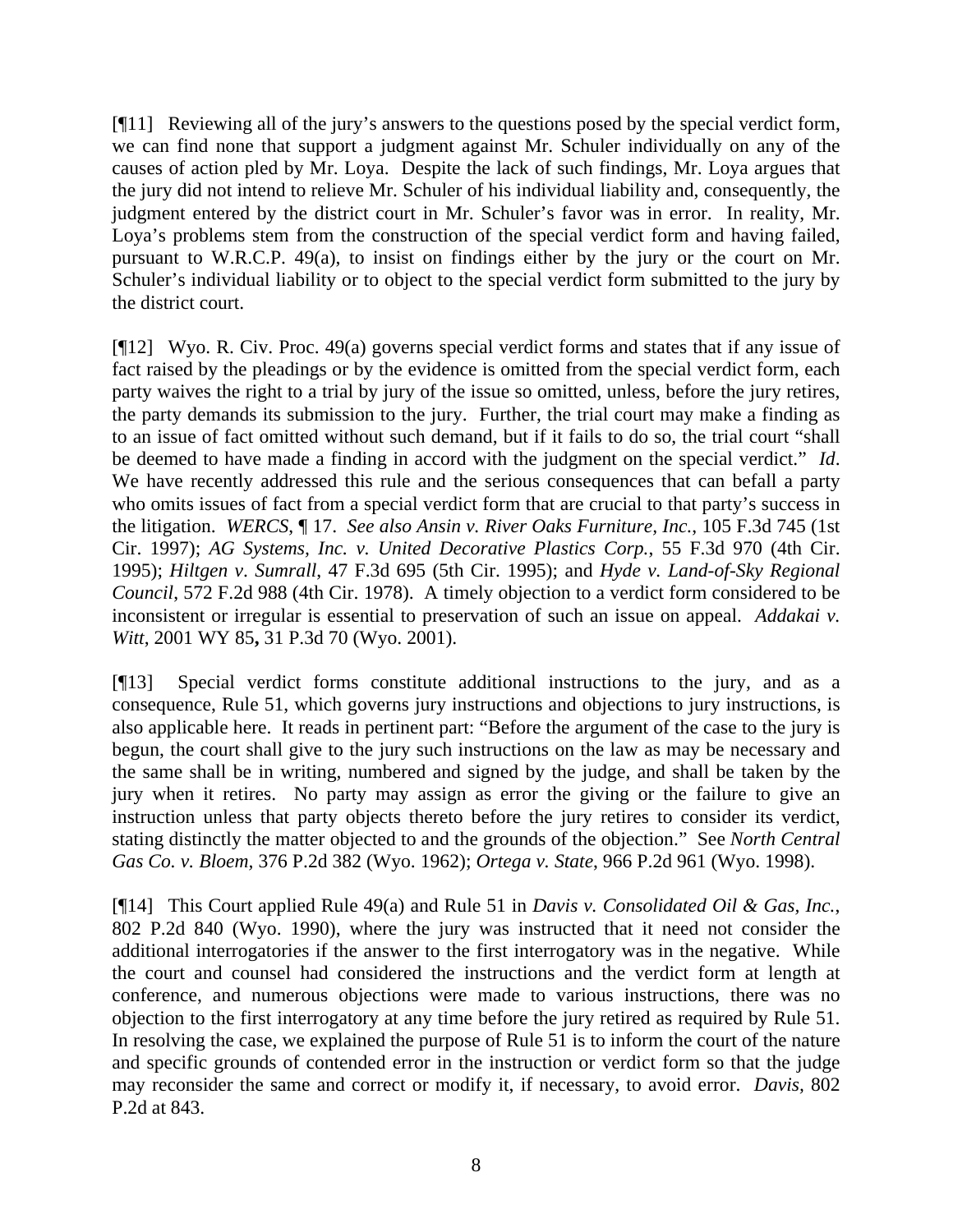[¶15] Mr. Loya asserts he objected to the special verdict form, but the record does not reflect such an objection. In fact, while sparse, the record reflects that Mr. Loya failed to object when given the opportunity to do so.<sup>3</sup> After all witnesses had testified, the court held a hearing for the sole purpose of allowing the parties to put their objections to jury instructions on the record. Mr. Loya's attorney objected to instruction number 20, relating to the defendants' claims of misrepresentation, and number 23, relating to consideration of Mr. Loya's failure to seek counseling on the claim for intentional infliction of emotional distress. No objection to any portion of the special verdict form exists in the record. Furthermore, Mr. Loya's own proposed verdict form did not ask the jury whether Mr. Schuler entered into a contract individually with Mr. Loya, or whether he breached such contract. His proposed verdict form simply asked the jury what Mr. Loya's damages were if they found that Wyoming Partners breached its contract.<sup>4</sup>

We the jury, being duly impaneled, and after careful consideration of all of the evidence presented at trial, find as follows:

1. Did an express or implied employment contract exist between Plaintiff and Wyoming Partners? (Yes or No)

(If your answer to this questions is no, skip to question 4.)

2. Was Plaintiff's employment wrongfully terminated by the Defendant Corporation? (Yes or No)

3. Was Plaintiff's employment wrongfully terminated by the Defendant Gary Schuler? (Yes or No)

4. Did Defendants make material representations upon which Plaintiff relied to his detriment? (Yes or No)

5. Are one or both Defendants guilty of intentionally inflicting emotional distress upon Plaintiff? (Yes or No)

If you find, in response to the preceding questions, that an employment contract existed between plaintiff and defendant Wyoming Partners, and that Wyoming Partners breached that contract by wrongfully terminating plaintiff, what amount of damages has plaintiff suffered as a consequence?

 $\mathbb{S}^-$ 

 $\overline{a}$ 

If you find one or both defendants guilty of inflicting intentional emotional distress upon plaintiff, what damages has plaintiff suffered as a consequence?

<sup>&</sup>lt;sup>3</sup> The limited portion of the record we are provided with on appeal consists of one witness's testimony and a brief colloquy at the end of the trial. The appellant bears the burden of bringing to the reviewing court a sufficient record on which to base a decision. *Erhart v. Evans,* 2001 WY 79, 30 P.3d 542 (Wyo. 2001).

 $4$  Mr. Loya designated his proposed verdict form as part of the record and the record index reflects it was filed. However, for reasons unknown to this Court, the document itself was omitted from the record on appeal. A copy was attached to Wyoming Partners' brief as an appendix. It read as follows: